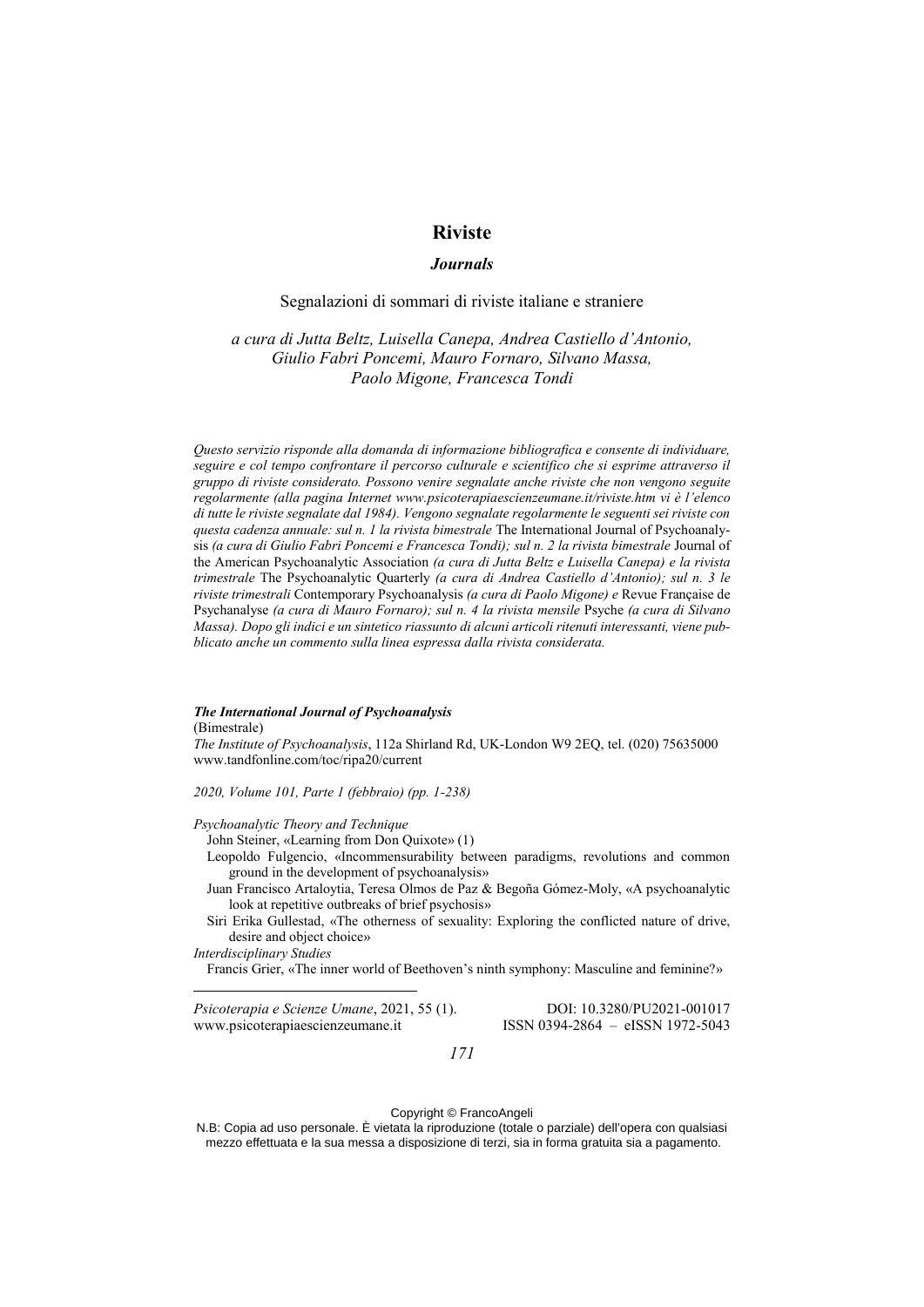*Contemporary Conversations*

Ralf Zwiebel, «Bipolarity of the scenic and lexical modes of analytic listening: Commentary on Gabriel Sapisochin's paper "Enactment: Listening to Psychic Gestures"» [n. 5/2019]

Panel Report: L. Viviana Strauss, «IPA 51<sup>st</sup> Congress, London 24-27 July 2019, Panel "Enactment: The feminine position of the analyst in the encounter"»

*Publishers' Note*

*Education Section*

Heinz Weiss, «Three contributions on psychosis: A brief introduction»

Catalina Bronstein, «Psychosis and psychotic functioning in adolescence»

Franco De Masi, «Psychosis and analytic therapy: A complex relationship»

Philippe Valon, «Gisela Pankow (1914-1998): Towards a psychoanalytic treatment of the psychoses»

*Letters to the Editor*

John Churcher, «A difference in security between the classical and telecommunicative settings» Franco Borgogno, Alberto Luchetti & Luisa Marino-Coe, «Reply to "Reading Italian Psychoanalysis" (*International Journal of Psychoanalysis*, 2018, 99, 5: 1253-1258)» (2)

*Obituary:* Denys Ribas, «Tribute to Alain de Mijolla (1933-2019)»

*Film Essay:* Noa Heiman & Boaz Shalgi, «Waltz with Bashir – The dialectic of escaping and confronting traumatic experiences»

*Book Reviews*

- John Keene, *Working in the Dark: Understanding the Pre*‐*suicide State of Mind*, by Don Campbell & Rob Hale. Abingdon, UK: Routledge, 2017
- Giuseppe Civitarese, *I and You*, by Donald Moss. New York: Second Story Press, 2017
- Karen Stobart, *Countertransference and Alive Moments*, by R.D. Hinshelwood. London: Process Press, 2016
- Michael Mercer, *The Empty Couch: The Taboo of Aging and Retirement in Psychoanalysis*, edited by Gabriele Junkers. New York: Routledge, 2013
- Leonardo Peskin, *The Psychoanalytic Reason, an Oedipal Reason*, by Jaime I Szpilka. Madrid: Editorial Mentecata Ediciones, 2014
- Michael J. Diamond, *Changing Notions of the Feminine: Confronting Psychoanalysts' Prejudices*, edited by Margarita Cereijido. New York, Routledge, 2019

Julieta Paglini, *Estructuración psíquica y subjetivación del niño de escolaridad primaria*. El trabajo de la latencia [Psychic Structuration and Subjectivization of the Elementary School Age Child: The Latency Work], by Rodolfo Urribarri. Buenos Aires: Novedades Educativas, 2008

(1) In questo articolo John Steiner commenta dal punto di vista clinico il capolavoro di Cervantes. Don Chisciotte aveva il nobile intento di difendere le vergini, di proteggere le vedove e soccorrere gli orfani e i bisognosi, tentando di ricreare in questo modo quella che era per lui l'Età dell'Oro. Pur essendo consapevole che le sue credenze fossero fondate su illusioni, ne aveva bisogno come scudo per proteggersi dalla realtà. Non poteva sopportare il fatto che la distruttività non appartenesse solo a persecutori esterni, ma scaturisse anche dal suo mondo interno. Una volta sconfitto, Don Chisciotte iniziò a poter riconoscere di essere amato e a quel punto non ebbe più bisogno di essere ammirato. Secondo Steiner, la parabola di Don Chisciotte può aiutare il clinico a comprendere la complessa relazione che lega fantasia inconscia e realtà, follia e salute mentale.

(2) Risposta alla lettera di Paolo Migone pubblicata nel n. 5/2018 dell'*International Journal*, in cui veniva mossa una critica al libro curato da Franco Borgogno, Alberto Luchetti & Luisa Marino Coe, *Reading Italian Psychoanalysis*. London: Routledge, 2016 (trad. it.: *Il pensiero psicoanalitico italiano. Maestri, idee e tendenze dagli anni '20 a oggi*. Milano: FrancoAngeli, 2017). Si veda anche la segnalazione di questo libro a p. 344 del n. 2/2019 di *Psicoterapia e Scienze Umane*, ripubblicata a pp. 217-218 del n. 66/2020 della rivista *La Psicoanalisi*.

Copyright © FrancoAngeli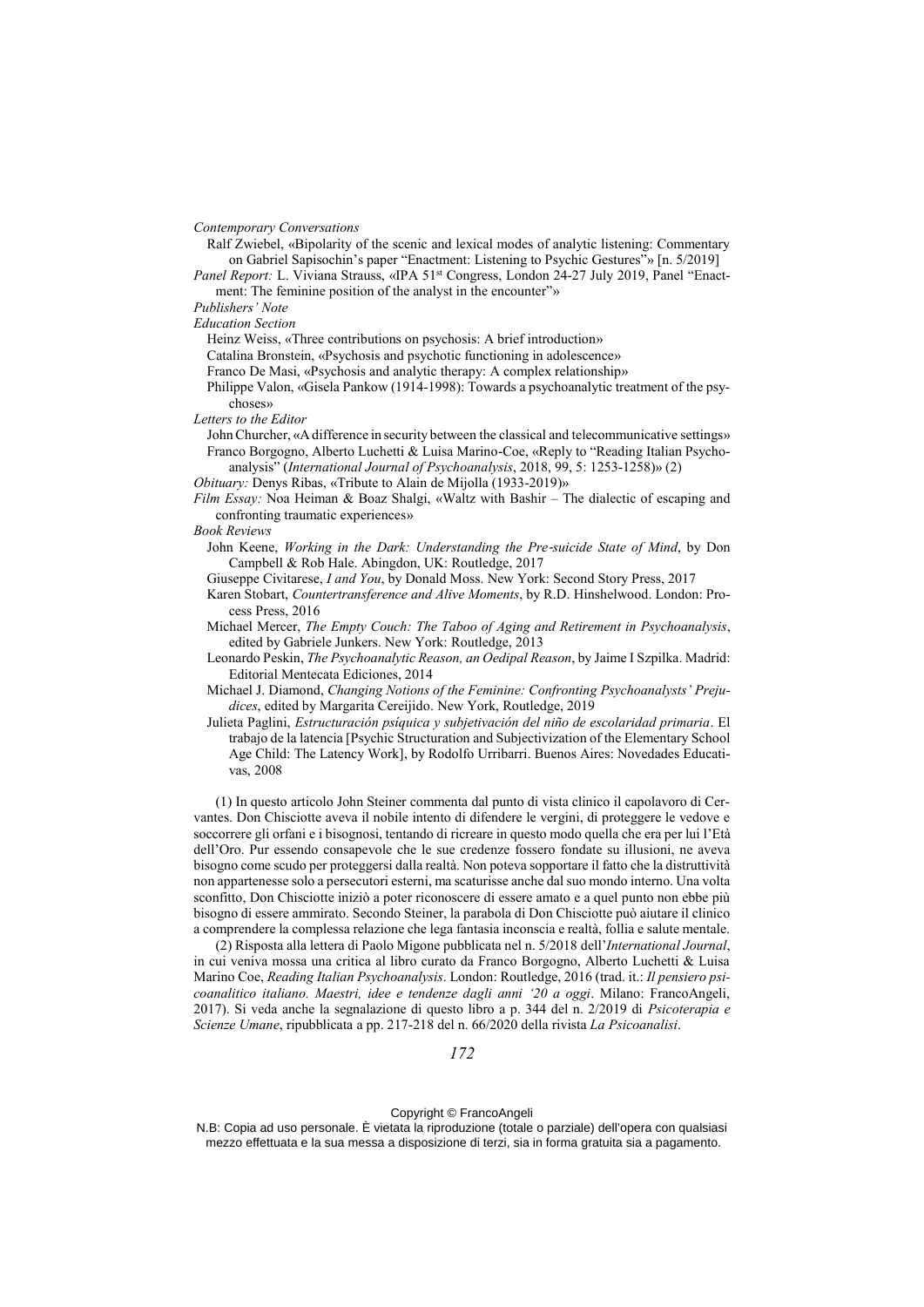*2020, Volume 101, Parte 2 (aprile) (pp. 239-431)*

*Psychoanalytic Theory and Technique:* Amit Saad, «On the logic of the unconscious»

- *History of Psychoanalysis:* Nicolás Suárez Delucchi & Pablo Fossa Arcila, «Vygotsky's inner language and its relation to the unconscious system of Freud»
- *Interdisciplinary Studies*
	- Moshe Bergstein, «Wagner's Parsifal and Bion's theory of thinking: Compassion as an "element of psychoanalysis"»
	- Rachel Chaplin, «Necessary violence, necessary pleasure: The common ground of literature and psychoanalysis»
- *Professional and Educational Issues*

Sabrina Cherry, Gregory Mann & Ruth Graver, «Becoming a Training and Supervising Analyst: Interviews from the Columbia Postgraduate Analytic Practice Study»

*Psychotherapy:* Björn Salomonsson, «Psychoanalysis with adults inspired by parent-infant therapy: Reconstructing infantile trauma»

*The Hayman Prize: Winning papers*

Ira Brenner, «The last witnesses: Learning about life and death from aging survivors»

Dori Laub & Nanette C. Auerhahn, «Probing the minds of Nazi perpetrators: The use of defensive screens in two generations»

*Letter to the Editors*

Jon Mills, «Relational polemics»

Eyal Rozmarin, «Response to Jon Mills»

- *Obituary:* Nanette Auerhahn, «Dori Laub, M.D. (1937-2018)»
- *Film Essay:* Giuseppina Antinucci, «The uncanny encounter or the encounter with the uncanny other. The work of identity and its transformations in *Fuocoammare*: From being lost at sea to coming into being»

#### *Book Reviews*

- Kate Pugh, *Attacks on Linking Revisited: A New Look at Bion's Classic Work*, edited by Catalina Bronstein & Edna O'Shaughnessy. London: Karnac, 2017
- Ben Kafka, *Meaning and Melancholia: Life in the Age of Bewilderment*, by Christopher Bollas. New York: Routledge, 2018
- Nelson Ernesto Coelho, *The Infinity of the Unsaid: Unformulated Experience, Language, and the Nonverbal*, by Donnel B. Stern. New York: CRC Press, 2018
- Michal Shapira, *On the Couch: A Repressed History of the Analytic Couch from Plato to Freud*, by Nathan Kravis. Cambridge, MA, MIT Press, 2017
- David Morgan, *Class and Psychoanalysis: Landscapes of Inequality*, by Dr Joanna Ryan. New York: Routledge, 2017

Fonya Lord Helm, *The Paranormal Surrounds Us: Psychic Phenomena in Literature, Culture and Psychoanalysis*, by Richard Reichbart. Jefferson, NC: McFarland & Company, 2019

Ambra Cusin, *Vanda Shrenger Weiss. La prima psicoanalista in Italia. La psicoanalisi a Roma in epoca fascista*, by Rita Corsa. Roma: Alpes, 2017

*2020, Volume 101, Parte 3 (giugno) (pp. 433-645)*

*Editorial:* Dana Birksted-Breen, «Writing in the time of COVID-19»

*Psychoanalytic Theory and Technique:* Sara Collins, «Psychic time as occasion for enactment» *Child and Adolescent Psychoanalysis*

Luca Quagelli, «Reading Winnicott: Return to the concept of regression to dependence»

*173*

# Copyright © FrancoAngeli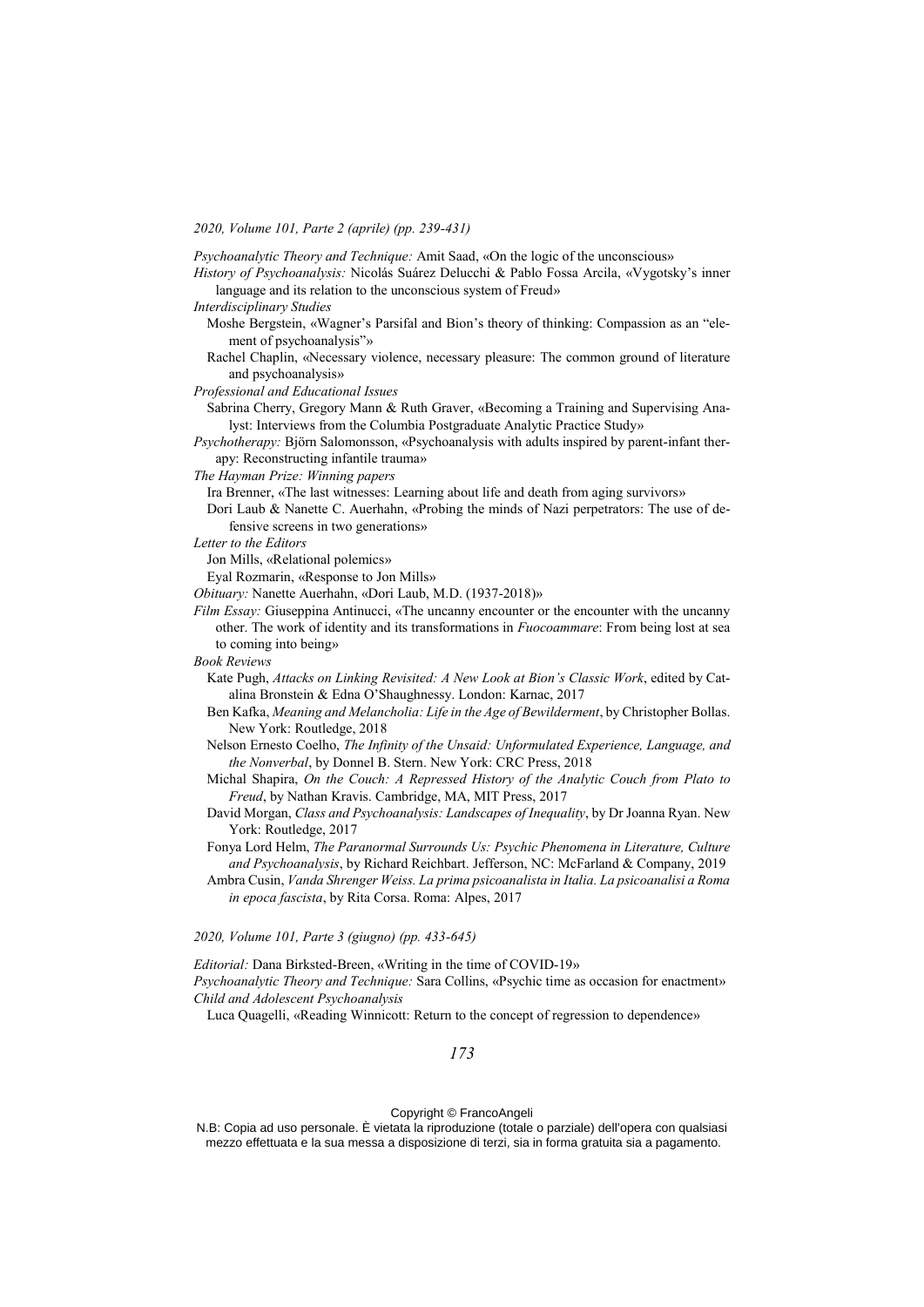*Interdisciplinary Studies*

- Lesley Marks, «Driven to re-member: André Green's use of the negative in the work of Berlinde de Bruyckere»
- Carolina Altimir & Juan Pablo Jimenez, «Walking the middle ground between hermeneutics and science: A research proposal on psychoanalytic process»

Adele Tutter, «Sex, subtext, *ur*-text: Freud, Dora and the suggestive text»

- *Educational and Professional Issues:* Luca Nicoli & Stefano Tugnoli, «"Bringing the plague": Groundwork for a transformative outreach of psychoanalysis»
- *Brief Communications:* Delphine Miermont-Schilton & François Richard, «The current sociosanitary coronavirus crisis: remote psychoanalysis by *Skype* or telephone»
- *Letters to the Editor*
	- Kristin White, «Practising as an analyst in Berlin in times of the coronavirus: The core components of psychoanalytic work and the problem of virtual reality»
	- Savage Scharf, «In response to Kristin White "Practising as an analyst in Berlin in times of the coronavirus"»
- *Letter From:* Christine Diercks & August Ruhs, «Letter From Vienna»
- *Obituary:* Harold P. Blum, «Leonard Shengold, M.D.»

*Film Essay:* Dana Amir, «The Last of the Unjust: Test case of a screen confession» *Book Reviews*

- Lawrence Levenson, *Freud: An Intellectual Biography*, by Joel Whitebook. Cambridge, UK, Cambridge University Press, 2017
- Susan Cockett, *Authenticity in the Psychoanalytic Encounter. The Work of Irma Brenman Pick*, Edited and Introduced by M. Fakhry Davids & Naomi Shavit. London: Routledge, 2018
- Fulvio Mazzacane, *The Analyst's Reveries*, by Fred Busch. New York, Routledge, 2019
- Steven Groarke, *Dark Times: Psychoanalytic Perspectives on Politics, History and Mourning*, by Jonathan Sklar. Bicester, UK: Phoenix, 2019
- Drew Tillotson, *The Body in Adolescence: Psychic Isolation and Physical Symptoms* (London: Routledge, 2016) and *Analytic Engagements with Adolescents: Sex, Gender, and Subversion* (London: Routledge, 2018), by Mary T. Brady
- Denis Flynn, *The Clinical Paradigms of Melanie Klein and Donald Winnicott: Comparisons and Dialogues*, by Jan Abram & Robert D. Hinshelwood. London: Routledge, 2018
- Ester Palerm, *Parentalidades y género. Su incidencia en la subjetividad* [Parenting and Gender: their Impact on Subjectivity], edited by Patricia Alkolombre & Cândida Sé Holovko. Buenos Aires: Letra Viva, 2016
- Riccardo Lombardi, *The Unobtrusive Relational Analyst. Explorations in Psychoanalytic Companioning*, by Robert Grossmark. London: Routledge, 2018

#### *2020, Volume 101, Parte 4 (agosto) (pp. 647-857)*

#### Dana Birksted-Breen, «Editorial»

*Psychoanalytic Theory and Technique*

- Antoni Grzybowski, Dariusz Grabowski & Miłosz Wujek, «Priority of the other: Psychosis through the lens of Laplanche's general theory of seduction»
- Yikun Wu, Nathan Szajnberg & Edward Kenny, «Confusion of tongues: Chinese/English/German psychoanalytic dialogues»
- *Interdisciplinary Studies:* Leandro Drivet, «Multitemporal materialism. History and unconscious memory, between Freud and Benjamin»

*History of Psychoanalysis*

Fatima Caropreso, «Sabina Spielrein's theory of the origin and development of language»

*174*

# Copyright © FrancoAngeli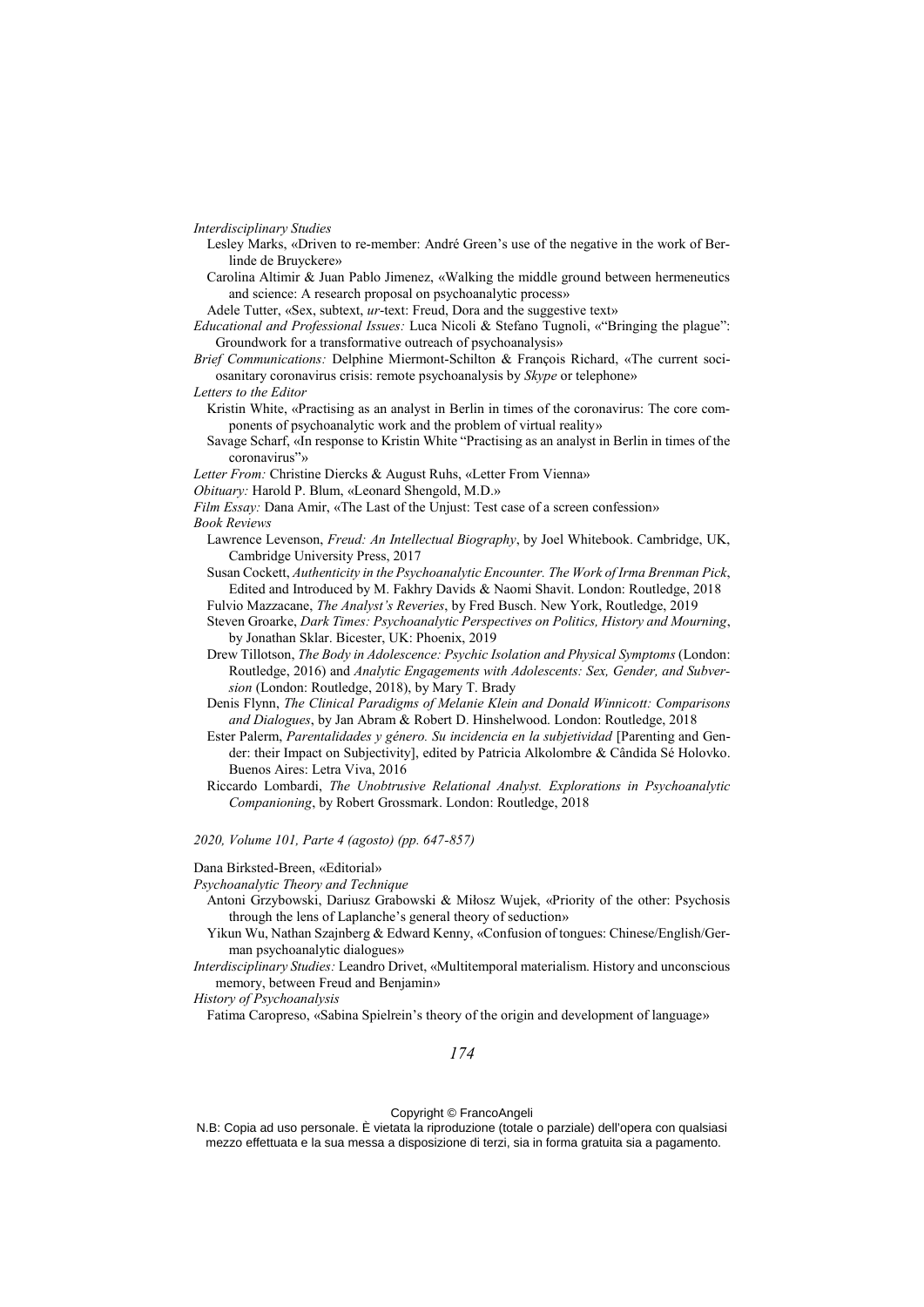*Education Section*

Heinz Weiss, «A brief history of the super-ego with an introduction to three papers» Franco De Masi, «The perverse and the psychotic super-ego»

Vera King & Gunzelin Schmid Noerr, «Conceptions of the super-ego in sociological and sociopsychological analyses»

João Carlos Braga, «Developments on the concept of the super-ego in Bion's work» *Analyst at Work*

[Anonymous], «The case of J: Working as a psychoanalyst during the Pandemic»

*Discusssions by* Francis Grier, Bernard Chervet, Lena Theodorou Ehrlich, Abbot A. Bronstein *Obituary:* Michael Brearley, «Neville Symington»

*Letters to the Editor*

Gabriel Sapisochin, «Response to commentaries by John Steiner and Ralph Zwiebel on my paper "Enactment: Listening to psychic gestures"» [n. 1/2020]

Ralf Zwiebel, «Response to the letter of Dr Sapisochin»

John Steiner, «Response to the letter to the editor from Dr Sapisochin»

*Film Essay:* Gianluca Crepaldi, «On revoking the subject of work: Psychoanalytic interpretations of the American television series *The Office*»

#### *Book Reviews*

- Sara Boffito, *The Hands of Gravity and Chance*, by Thomas H. Ogden. London: Sphinx Books, 2018
- Kathy Taylor, *When the Sun Bursts: The Enigma of Schizophrenia* [*Se il sole esplode: l'enigma della schizofrenia*], by Christopher Bollas. Yale, CT: University Books, 2015
- Lesley Maroni, *On Adolescence: Inside Stories*, by Margot Waddell. Abingdon, UK: Routledge, 2018
- Megan Virtue, *Balint Matters: Psychosomatics and the Art of Assessment*, by Jonathan Sklar. London: Karnac, 2017
- Walter Gibson, *Reading Bion*, by Rudi Vermote. London: Routledge, 2019
- Karen Roos, *The New Analyst's Guide to the Galaxy: Questions about Contemporary Psychoanalysis* [*Pensieri di uno psicoanalista irriverente. Guida per analisti e pazienti curiosi*] by Antonino Ferro & Luca Nicoli. London: Karnac, 2017
- Karen Roos, *Contemporary Bionian Theory and Technique in Psychoanalysis*, edited by Antonino Ferro. Oxon, UK: Routledge, 2018

*2020, Volume 101, Parte 5 (ottobre) (pp. 859-1071)*

*Letter From:* Mona Chahoury, «Letter From Lebanon»

*Psychoanalytic Theory and Technique*

Avner Bergstein, «Violent emotions and the violence of life»

Beatrice Ithier, «Boundaries and depths of the oneiric»

Greta Kaluzeviciute & Jochem Willemsen, «Scientific thinking styles: The different ways of thinking in psychoanalytic case studies»

*Research:* Anssi Peräkylä & Jörg Bergmann, «Practices of joint meaning creation. Dreams in psychoanalytic discussion»

*Clinical Communications:* Roberto D'Angelo, «The man I am trying to be is not me» *Interdisciplinary Papers*

Karin Johanna Zienert-Eilts, «Destructive populism as "perverted containing": A psychoanalytical look at the attraction of Donald Trump»

David M. Black, «The working of values in ethics and religion»

*175*

# Copyright © FrancoAngeli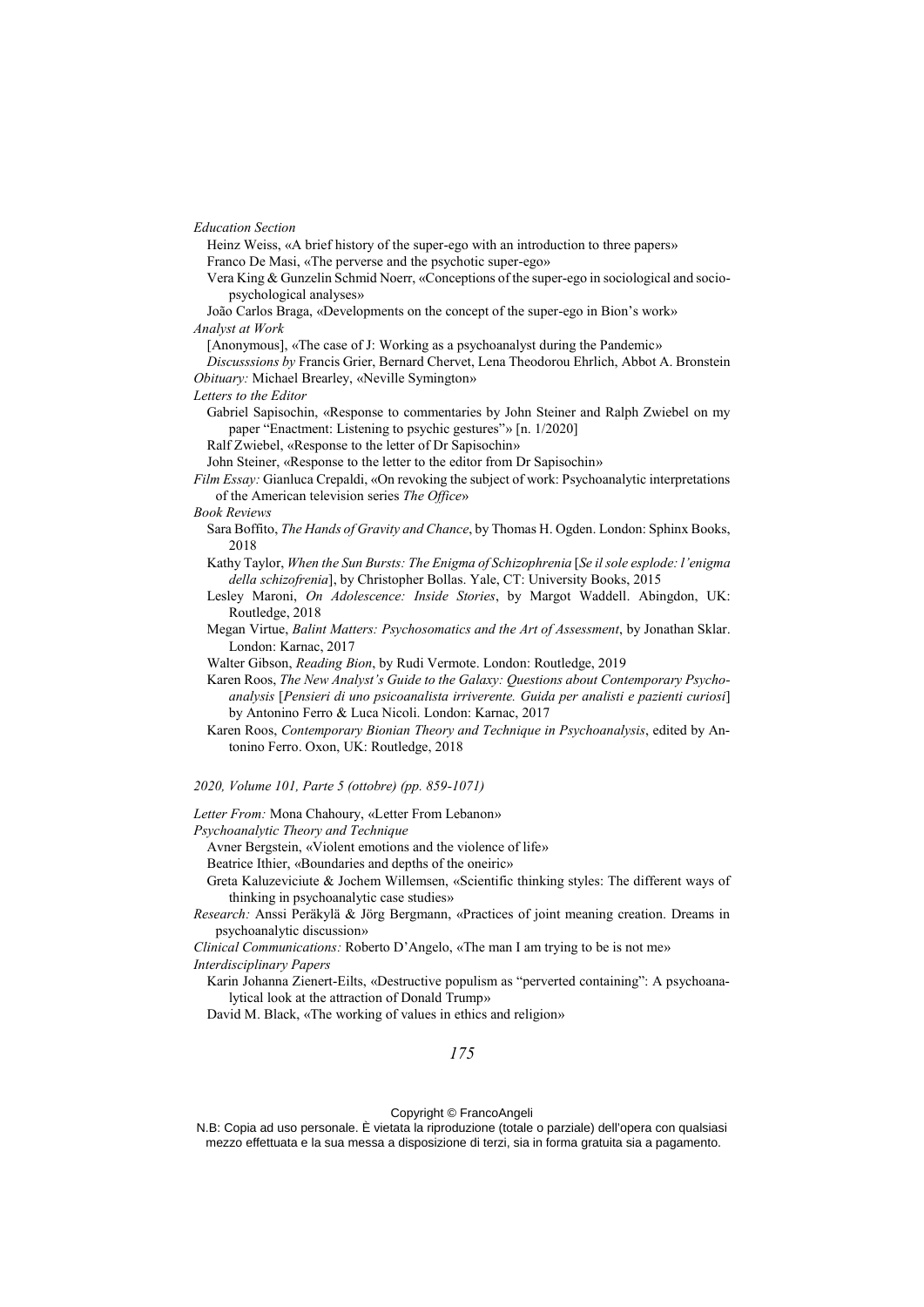*Psychoanalytic Controversies*

Rachel B. Blass, «Introduction to "Can we think psychoanalytically about transgenderism?"» Avgi Saketopoulou, «Thinking psychoanalytically, thinking better: Reflections on transgender» (1)

*Brief Communication:* M. Fakhry Davids, «Psychoanalysis and black lives»

*Book Reviews*

- Tessa Dalley, *The Mother-Infant Interaction Picture Book: Origins of Attachment*, by Beatrice Beebe, Phyllis Cohen & Frank Lachmann. New York: Norton, 2016
- Stephen Frosh, *The Unconscious in Social and Political Life*, edited by David Morgan. Bicester, UK: Phoenix, 2019
- Wendy W. Katz, *Novel Relations: Victorian Fiction and British Psychoanalysis*, by Alicia Mireles Christoff. Princeton, NJ: Princeton University Press, 2019
- Gilbert Diatkine, *Mourir d'écrire? Shoah, traumas extrêmes et psychanalyse des survivants* [Death from Writing? The Holocaust, Extreme Traumas and the Psychoanalysis of Survivors], by R. Rosenblum. Paris: PUF, 2019
- Nicola Abel-Hirsch, *Creativity and the Erotic Dimensions of the Analytic Field*, by Dianne Elise. New York: Routledge, 2019
- Guy Lavallée, *Benno Rosenberg, Une passion pour les pulsions: masochism, angoisse, somatization* [Benno Rosenberg, a Passion for the Drives: Masochism, Anxiety and Somatization], edited by Evelyne Chauvet. Paris: In Press, 2019

(1) La traduzione italiana di questo articolo di Avgi Saketopoulou è a pp. &&-&& di questo n. 1/2021 di *Psicoterapia e Scienze Umane*.

*2020, Volume 101, Parte 6 (dicembre) (pp. 1076-1298)*

*Letter From:* Pietro Roberto Goisis, «Letter From a Covid-19 Survivor»

*Psychoanalytic Theory and Technique:* Lutz Goetzmann, «Gamma elements as protomental representations: Suggestions for expanding W.R. Bion's theory of elements»

*Education and Professional Issues*

David Tuckett, Jacqueline Amati Mehler, Sara Collins, Michael Diercks, Denis Flynn, Claudia Frank, David Millar, Elisabeth Skale & Marie-Ange Wagtmann, «Psychoanalytic training in the Eitingon model and its controversies: A way forward»

- *History of Psychoanalysis:* F. Javier Montejo Alonso & Tea Habazin, «A forgotten review by Sándor Ferenczi: "Otto Gross: Three essays on internal conflict" (1920)»
- *Interdisciplinary Studies:* Anna Ferruta, «Genocides and processes of subjectivation: Auschwitz as a paradigm of destructiveness towards the I-Other link»

*Education Section*

Howard B. Levine, «The compulsion to repeat: An introduction»

- Heinz Weiss, «A river with several different tributary streams: Reflections on the repetition compulsion»
- Rachel B. Blass, «The role of repetition in narcissism and self-sacrifice: A Freudian Kleinian reflection on the person's foundational love of the other»
- Marilia Aisenstein, «Repetition and the compulsion to repeat, a French perspective»

*Key Papers*

«Introduction to Gampel and Puget»

Yolanda Gampel, «The pain of the social»

Janine Puget, «How difficult it is to think about uncertainty and perplexity»

Rosine Jozef Perelberg, «Psychoanalysis and social violence: *Civilization and Its Discontents* revisited»

*176*

Copyright © FrancoAngeli

N.B: Copia ad uso personale. È vietata la riproduzione (totale o parziale) dell'opera con qualsiasi mezzo effettuata e la sua messa a disposizione di terzi, sia in forma gratuita sia a pagamento.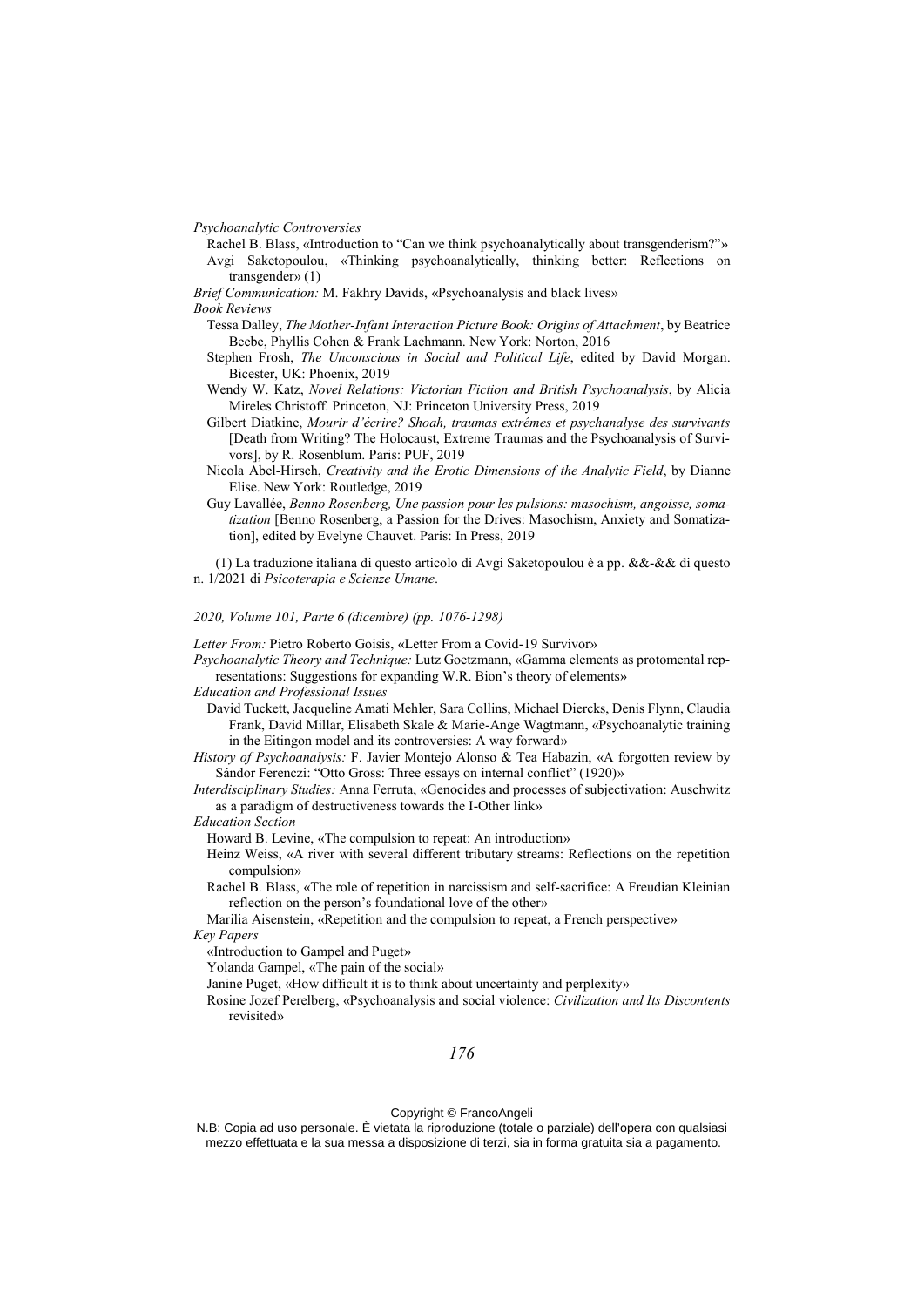- *Obituary:* Marianne Leuzinger-Bohleber & Friedemann Pfäfflin, «Obituary: Prof. Dr. med. Dr. phil. Horst Kächele, Ulm, a messenger of empirical research in psychoanalysis (born 18 February1944, died 28 June 2020)»
- *Letters to the Editor*

August J. Baker, «Letter to the Editor»

Jonathan Lear, «Response to Letter to the Editor of the *International Journal of Psychoanalysis*»

- *Book Reviews*
	- Ruggero Levy, *Sublime Subjects: Aesthetic Experience and Intersubjectivity in Psychoanalysis* [*Soggetti sublimi: esperienza estetica e intersoggettività in psicoanalisi*], by Giuseppe Civitarese. London: Routledge, 2017

Björn Sahlberg, *Sexuality, Excess*, by Rosine Jozef Perelberg. London: Routledge, 2020

- Steven Groarke, *Creative States of Mind: Psychoanalysis and the Artist's Process*, by Patricia Townsend. New York: Routledge, 2019
- Elliot Kronish, *Psychoanalysis: A General Theory of Psychical Structure Formation and Pathogenesis*, by Peter Zagermann. New York: IP Books, 2019
- Lana Lin, *The Age of Perversion: Desire and Technology in Psychoanalysis and Culture*, by Danielle Knafo & Rocco Lo Bosco. New York: Routledge, 2017
- Judy Eekhoff, *Trauma and Primitive Mental States: An Object Relations Perspective*, by Sujatha Subramanian. London: Routledge, 2019

*Announcement: International Journal of Psychoanalysis* Prize Winner Announcement 2020

### **Commento sull'***International Journal of Psychoanalysis*

### *Giulio Fabri Poncemi\* , Francesca Tondi\*\**

Nell'anno della pandemia di COVID-19, l'*International Journal of Psychoanalysis* dedica alcuni articoli all'argomento, a cominciare dall'editoriale del n. 3/2020 di Dana Birksted-Breen, analista con funzioni di training della *British Psychoanalytical Society* e attuale *Editor-in-Chief*  della rivista (il suo incarico terminerà nel marzo 2022 e nel sito della rivista si trovano le istruzioni per partecipare come candidati alla nomina di nuovo direttore, una carica che dura cinque anni ed è riservata ai membri dell'*International Psychoanalytic Association* [IPA]. Facciamo notare che riservare l'incarico di direttore di una rivista scientifica a un membro di una associazione, qualunque essa sia, getta un'ombra sulla scientificità della rivista stessa, perché potrebbe indicare che vengono seguiti criteri politici o di appartenenza istituzionale). Nella prima parte dell'editoriale, Birksted-Breen riflette sulle modificazioni del setting imposte dalla pandemia, e in particolare sul fatto che queste modificazioni non sono state frutto di una scelta bensì dovute a circostanze esterne e a una crisi sociale di proporzioni globali che possono potenzialmente dare forma ed espressione all'*après-coup* di una angoscia primitiva. Dopo una breve illustrazione degli articoli dedicati all'argomento, si dilunga in una riflessione dedicata al 1920, anno in cui l'epidemia di Spagnola dilaga in Europa colpendo anche la famiglia di Freud, con il lutto per la morte della figlia di Sigmund, Sophie, nonché la famiglia di Hanna Segal, cresciuta lontano dalla madre che si era ammalata di Spagnola. La Birksted-Breen sottolinea come, secondo la Segal, scrittura e creatività siano in parte un tentativo di riparare la perdita, e termina con l'auspicio che la crisi attuale sia utilizzata dagli psicoanalisti come possibilità di riflettere sui concetti fondamentali della disciplina: neutralità, cornice, processo e ruolo del linguaggio e del corpo. Nello stesso numero viene pubblicato un articolo di Delphine Miermont-Schilton e François Richard, intitolato "L'attuale crisi sociosanitaria legata al coronavirus: psicoanalisi da remoto via *Skype* o telefono", originariamente parte di una discussione legata all'emergenza coronavirus avvenuta all'in-

Copyright © FrancoAngeli

<sup>\*</sup> Strada Aurelio Saffi 14, 43121 Parma, e-mail <fabri.giulio@gmail.com>.

<sup>\*\*</sup> Via Trento 49, 43123 Parma, e-mail <franxtondi69@gmail.com>.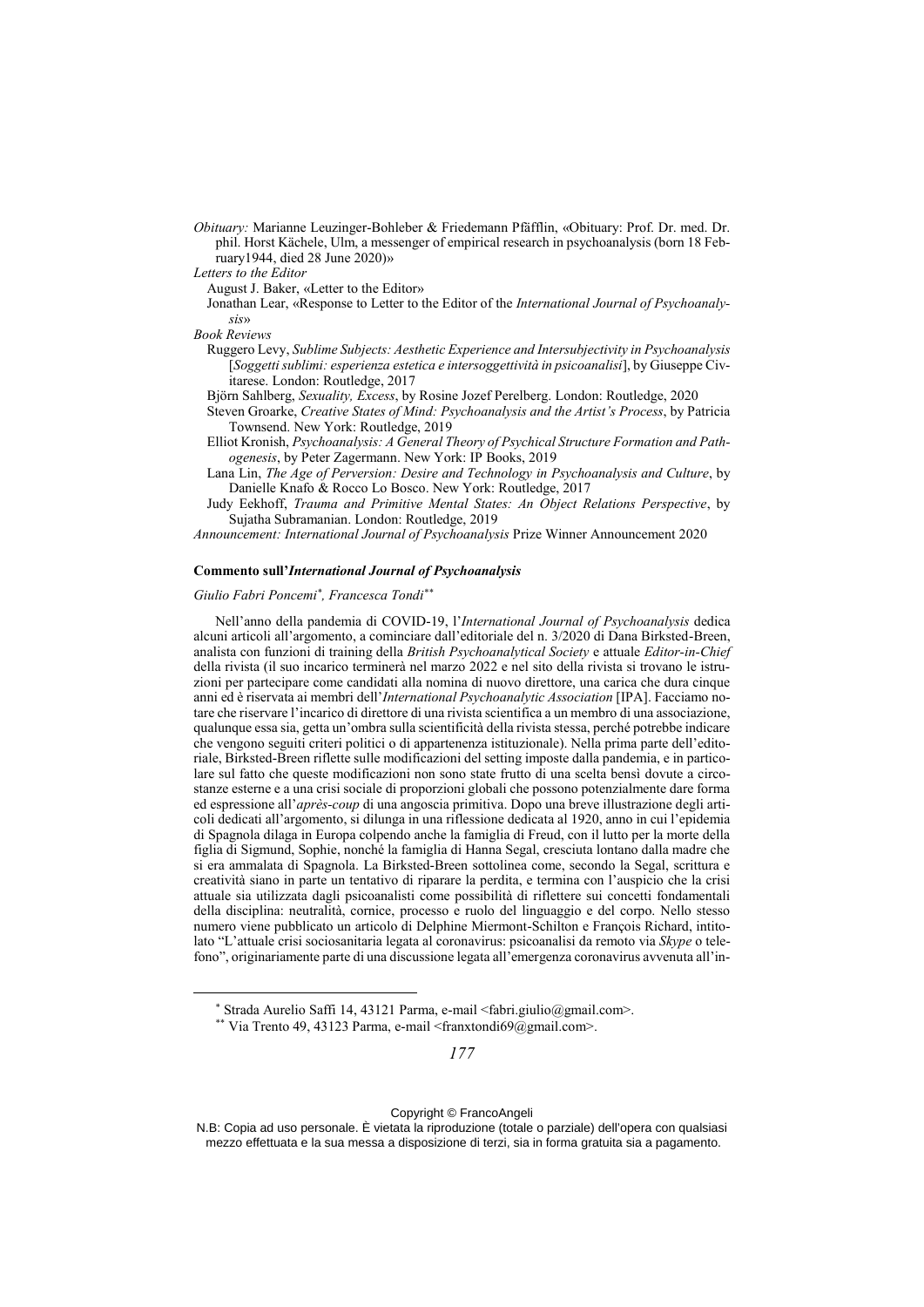terno della Società psicoanalitica di Parigi (SPP). Delphine Miermont-Schilton utilizza come *focus* le differenze tra *Skype* e telefono e spiega perché preferisce *Skype* per la psicoterapia e il telefono per la psicoanalisi; solleva domande sulle decisioni personali dell'analista (proseguire o interrompere le sedute), e sui confini e la cornice. François Richard propone alcune considerazioni non originali sull'uso dei metodi "da remoto", in particolare l'assenza di due persone in carne e ossa nella stanza, con la conseguente perdita della sensorialità legata all'infantile in tutti i suoi aspetti, nonché i pericoli legati a un disturbo dei parametri usuali.

Nello stesso numero, nella sezione "Letters to the Editor", Kristin White, che lavora come psicoanalista nel Servizio sanitario pubblico a Berlino, riflette su come le componenti centrali del lavoro psicoanalitico vengano messe in discussione dal setting *on-line* e dall'emergenza della pandemia. Innanzitutto nota che una certa categoria di suoi pazienti si è dimostrata ben felice di stare a casa, in particolare quelli il cui transfert negativo era emerso come rabbia per il tempo perso nel viaggio per raggiungere la psicoterapeuta. Le sedute *on-line* sembravano annullare il transfert negativo e la possibilità della sua analisi. L'autrice cita poi un articolo del 2012 di Jill Savege Scharff sui setting da remoto in cui si sottolineano i vantaggi del lavoro *on-line*: la possibilità di raggiungere pazienti in luoghi lontani, di continuare il trattamento quando i pazienti si trasferiscono e di formarsi analiticamente in Paesi diversi. Secondo la White, tuttavia, se a un livello superficiale questi potrebbero sembrare ovvi vantaggi, andrebbero anche visti come aspetti importanti della resistenza, proprio come l'apparente necessità di mobilità nel mondo globalizzato ha anche un aspetto di difesa contro ciò che emerge quando rimaniamo dove siamo. La White teorizza dunque che nel setting *on-line* vi è il rischio di non prestare la dovuta attenzione alle difese e alla resistenza. Propone un drastico paragone con gli attacchi virtuali, in cui il soldato siede davanti a uno schermo dirigendo il drone o il missile come in una sorta di videogioco: la pregnanza o anche l'insensatezza del contatto diretto (che in guerra è l'orrore del contatto omicida) scompaiono, ma solo apparentemente. Secondo l'autrice, i conflitti interni con cui abbiamo a che fare in analisi sono spesso conflitti bellici e spesso questione di vita o di morte. Pur sottolineando l'importanza della continuità assicurata dal setting *on-line* in un momento difficile e incerto come questo, ritiene che per cogliere al meglio i segnali di transfert e di controtransfert, e per una analisi che sia rispettosa dei tempi di elaborazione del paziente e non accelerata dalla possibile protezione data dalla distanza, sia necessario essere presenti corpo, mente e anima, e invita dunque al ritorno alla presenza non appena possibile.

Nell'editoriale del n. 4/2020 si informa che l'*International Journal* ha istituito un premio per il miglior articolo che tratti tematiche inerenti al lavoro psicoanalitico durante la pandemia di coronavirus, per aiutare la comunità psicoanalitica a condividere intuizioni e sviluppare una comprensione più profonda del lavoro durante questa crisi; si comunica inoltre che nei futuri numeri della rivista si continueranno a esaminare idee sul lavoro a distanza nonché su questioni di "pressante interesse attuale" (in particolare psicoanalisi e razzismo). Sempre in questo numero, nella sezione "Analyst at work", si presenta un caso clinico in cui le peculiari angosce intrapsichiche del paziente si intersecano con le angosce legate alla pandemia, corredato dal commento di tre diversi colleghi. E in ultimo, nel n. 6/2020, viene pubblicata la lettera di Pietro Roberto Goisis, psicoanalista italiano che ha vissuto in prima persona, alla fine del febbraio 2020, l'esperienza del contagio da coronavirus e il ricovero in rianimazione nelle prime settimane della pandemia (questo contributo di Goisis era già uscito in italiano sul *Venerdì* di *Repubblica* il 20 aprile 2020, pubblicato alla pagina https://rep.repubblica.it/pwa/venerdi/2020/04/30/news/diario\_dello\_psicoanalista\_roberto\_goisis\_malato\_guarito\_di\_covid-255211862). Goisis propone una sorta di diario della sua malattia, dei giorni in ospedale e del rapporto con i medici, sottolineando la decisione di comunicare "la verità" del contagio ai suoi pazienti. Sempre in relazione alla pandemia, informiamo anche i lettori che sul sito di *Taylor and Francis*, editore dell'*International Journal*, è accessibile gratuitamente l'archivio di tutti gli articoli relativi al COVID-19 pubblicati dalle riviste di *Taylor and Francis* allo scopo, come si legge nel sito, di collaborare con lo sforzo intrapreso globalmente per diagnosticare, trattare e prevenire la pandemia. Il *link* per accedere agli articoli relativi al coronavirus è https://taylorandfrancis.com/coronavirus.

*178*

Copyright © FrancoAngeli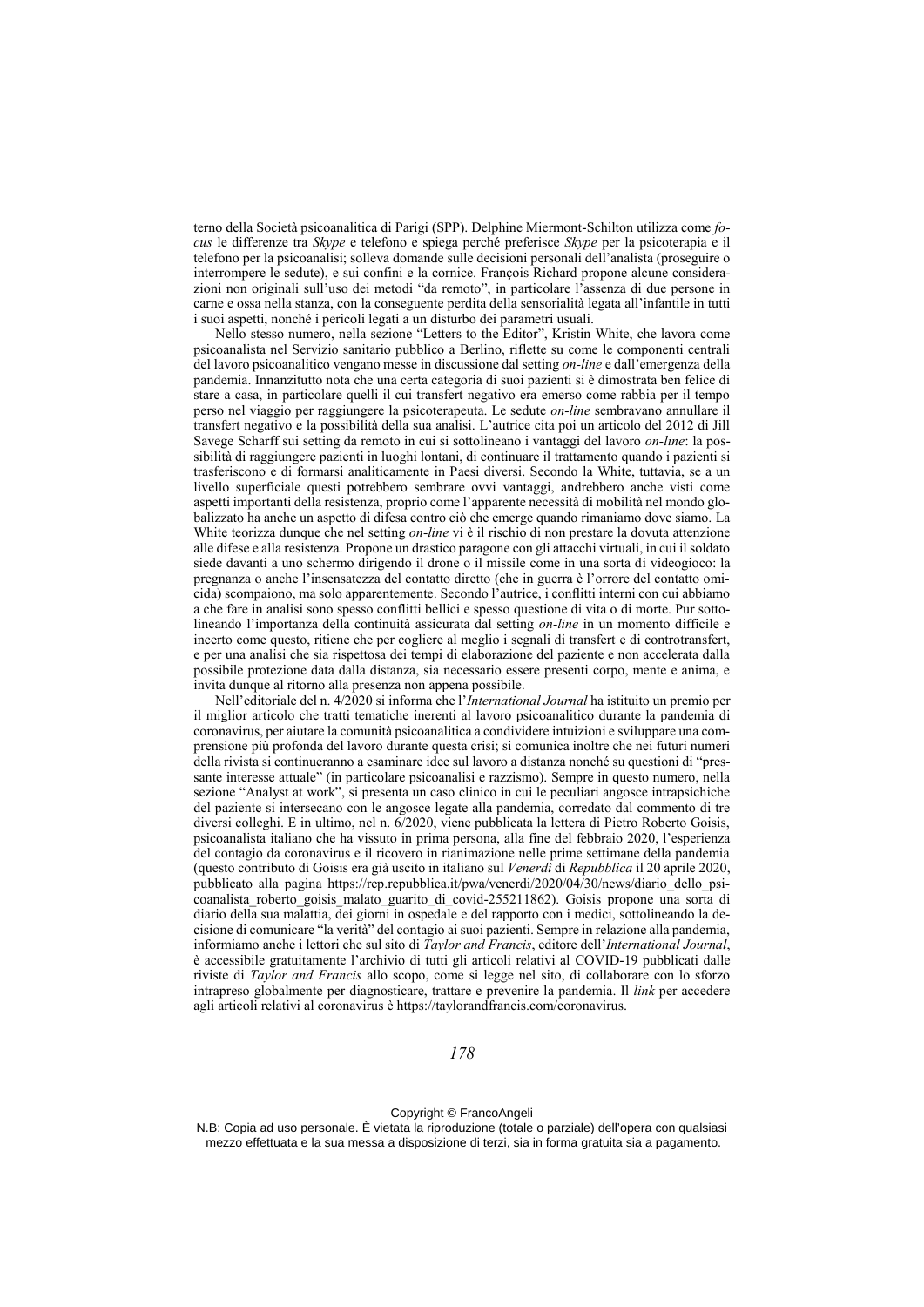Dedichiamo infine qualche riga ai temi trattati quest'anno nell'"Education section". Il n. 1/2020 si occupa di psicosi, con un articolo sugli esordi in adolescenza, uno di Franco De Masi sulla relazione analitica con pazienti psicotici e un contributo sul lavoro di Gisela Pankow. Il n. 4/2020 vede un approfondimento sul tema del Super-Io con un contributo sempre di Franco De Masi sul Super-Io perverso e psicotico, un articolo di Vera King e Gunzelin Schmid Noerr che propone una retrospettiva storica sulla ricezione del concetto di Super-Io in sociologia e in psicologia sociale, e un articolo di João Carlos Braga sul concetto di Super-Io nel lavoro di Bion.

Nell'"Education section" del n. 6/2020 segnaliamo i tre articoli di Heinz Weiss, Rachel B. Blass e Marilia Aisenstein sul concetto di coazione a ripetere, preceduti da una introduzione di Howard B. Levine. Weiss, che dal 2012 è coordinatore dell'"Education Section" della rivista e con Rachel Blass è membro del *Melanie Klein Trust*, sottolinea la centralità del concetto clinico di coazione a ripetere nei due modelli di Freud, che Freud stesso indicava come uno degli elementi di maggior resistenza al lavoro analitico. Weiss poi illustra altri elementi centrali che ne contribuiscono al mantenimento, tra cui il più importante è il fallimento dei processi riparativi. L'articolo della Blass si apre con un commento su *Al di là del principio di piacere,* in cui si focalizza su una visione dell'essere umano come amorevole, mosso dal desiderio di incontrare l'altro e la realtà per quel che sono e vittima di sensi di colpa quando questo non avviene. Secondo questa visione di matrice kleiniana, le spinte motivazionali altruistiche si contrappongono alle difese narcisistiche che escludono dalla coscienza il senso di colpa che sorgerebbe quando un moto amorevole nei confronti dell'altro fosse impossibilitato. L'articolo della Aisenstein, analista francese in passato presidente della Società psicoanalitica di Parigi (SPP), aderisce in modo più ortodosso alla teoria freudiana delle pulsioni e a una visione per cui la coazione a ripetere esprime una tendenza pulsionale di regressione a uno stato precedente, che si presenta all'interno della relazione analitica, spesso in modo paradossale, come una lotta contro questa stessa tendenza. Questa asserzione allude implicitamente al ruolo del negativo (André Green, *Il lavoro del negativo* [1993]. Roma: Borla, 1996) nella situazione analitica e alla sua rappresentabilità.

Per finire questa breve panoramica, segnaliamo che sin dal 2014 è attivo anche il progetto *IJP Open*, una sorta di rivista *on-line* che permette di leggere gli articoli proposti per la pubblicazione sull'*International Journal of Psychoanalysis* (IJP) prima che siano sottoposti al formale processo di revisione in doppio cieco e alle fasi successive di modifica e selezione finale; i lettori possono partecipare liberamente alle discussioni *on-line* degli articoli e quindi fungere, per così dire, da *reviewers* di ogni articolo, il tutto ovviamente non alla cieca (*open*). Gli articoli su *IJP Open* possono essere in sei lingue (inglese, spagnolo, francese, italiano, tedesco e portoghese), e rimangono sul sito per otto mesi. L'accesso al sito, previa iscrizione, è gratuito.

Un'altra iniziativa editoriale che va menzionata è la creazione di una nuova rivista *on-line* da parte dell'*International Psychoanalytic Association* (IPA – www.ipa.world), intitolata *Psychoanalysis Today* (www.psychoanalysis.today), fondata nel 2016 al 46° Congresso dell'IPA a Chicago. La rivista vuole avere uno spiccato spirito internazionale sia nella scelta degli *editors* sia nelle varie lingue in cui sono pubblicati i contributi – presenti sotto forma di articoli e di video – con l'obiettivo principale di inquadrare lo *Zeitgeist* della contemporaneità. Va ricordato che l'*International Journal of Psychoanalysis* non è mai stato l'organo dell'IPA, ma dell'Istituto di Londra, per cui vi sono sempre stati conflitti perché l'IPA non poteva averne il controllo. L'*International Journal* – come ricordato a pp. 140-141 del Commento nel n. 1/2006 di *Psicoterapia e Scienze Umane*, e anche a p. 203 del Commento nel n. 1/2014 – ha sempre fatto il possibile per essere ufficiosamente la rivista dell'IPA, pubblicando articoli a volte anche con criteri "politici", cioè di esponenti di associazioni affiliate all'IPA nei diversi Paesi, e per anni ha anche voluto affiancare due *co-editors* uno dei quali non inglese ma esponente di rilievo della psicoanalisi nordamericana (come Glen Gabbard e Bob Michels, che furono condirettori rispettivamente dal 2001 al 2007 e dal 2007 al 2012). Nonostante questo, i conflitti rimasero perché gli americani a volte sentivano di avere le mani legate nelle decisioni editoriali, e vi furono anche casi di dimissioni. Ora, con la nuova rivista *Psychoanalysis Today*, l'IPA ha il suo organo ufficiale.

*179*

Copyright © FrancoAngeli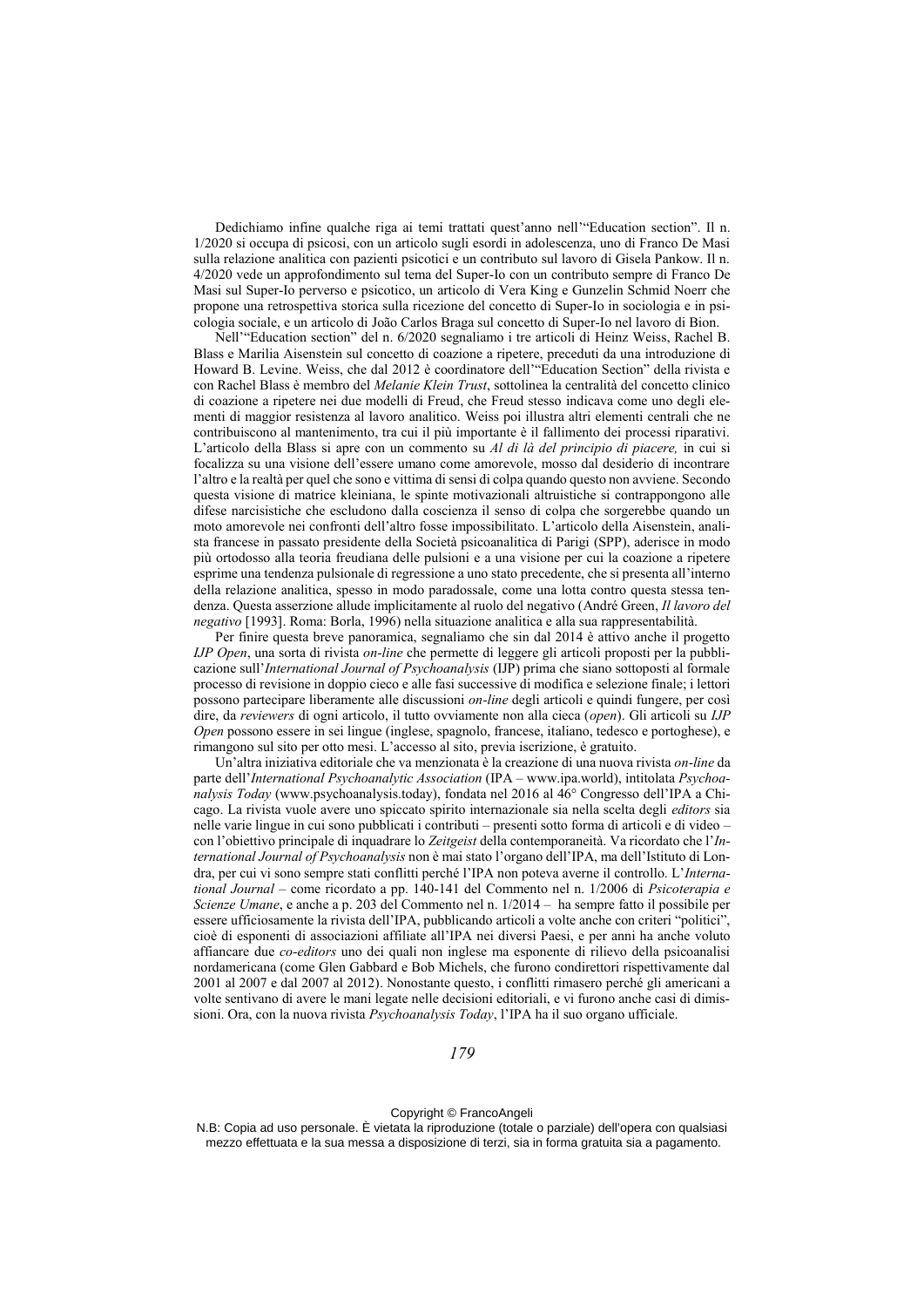### *Current Opinion in Psychology*

(Bimestrale)

*Elsevier*, Amsterdam, NL, www.elsevier.com https://www.journals.elsevier.com/current-opinion-in-psychology

*2021, Anno 7, Volume 37 (febbraio) (pp. 1-157)*

*Personality Pathology: Developmental Aspects (2021) Edited by Carla Sharp, Andrew Chanen & Marialuisa Cavelti*

- Gabrielle S. Ilagan & Lois W. Choi-Kain, «*General Psychiatric Management for Adolescents* (GPM-A) with borderline personality disorder»
- Sune Bo, Janne Walløe Vilmar, Stefan Lock Jensen, Mie Sedoc Jørgensen, Mickey Kongerslev, Majse Lind & Peter Fonagy, «What works for adolescents with borderline personality disorder: Towards a developmentally informed understanding and structured treatment model»
- Joost Hutsebaut & Anouk Aleva, «The identification of a risk profile for young people with borderline personality pathology: A review of recent literature»
- Marialuisa Cavelti, Katherine Thompson, Andrew M. Chanen & Michael Kaess, «Psychotic symptoms in borderline personality disorder: Developmental aspects» *(open access)*
- Karlen Lyons-Ruth & Laura E Brumariu, «Emerging child competencies and personality pathology: Toward a Developmental Cascade model of BPD»
- Andrea Fossati & Antonella Somma, «The assessment of personality pathology in adolescence from the perspective of the Alternative DSM-5 Model for Personality Disorder»
- Rebecca L. Shiner, Theo A. Klimstra, Jaap J.A. Denissen & Amy Y. See, «The development of narrative identity and the emergence of personality disorders in adolescence»
- Roberta Rossi & Maria Elena Ridolfi, «Borderline personality disorder in young people: State of the art and future plans in Italy»
- Åse-Line Baltzersen, «Moving forward: Closing the gap between research and practice for young people with BPD» *(open access)*
- Lars Mehlum, «Mechanisms of change in dialectical behaviour therapy for people with borderline personality disorder» *(open access)*
- Catherine Winsper, «Borderline personality disorder: Course and outcomes across the lifespan» Marc Birkhölzer, Klaus Schmeck & Kirstin Goth, «Assessment of Criterion A»
- Alexandria M. Choate, Haya Fatimah & Marina A. Bornovalova, «Comorbidity in borderline personality: Understanding dynamics in development»
- Patrick Luyten, Chloe Campbell & Peter Fonagy, «Rethinking the relationship between attachment and personality disorder»
- Peter Fonagy & Chloe Campbell, «Future directions in personality pathology»

Questa rivista fa parte della serie di 26 riviste, tutte bimestrali (*Current Opinion in Neurobiology, Current Opinion in Development*, *Current Opinion in Immunology*, etc.), acquistate nel 1997 dall'editore *Elsevier* di Amsterdam e dedicate a revisioni della letteratura per aggiornare gli specialisti, ma anche i non specialisti, sui recenti progressi nei rispettivi campi. *Current Opinion in Psychology*, diretta da Paul Van Lange e Michael J. Zvolensky, è una rivista giovane (è nata solo nel 2015), ma ha già raggiunto un *Impact Factor* alto, 4.162. Diversi articoli sono *open access*. Ogni numero viene definito "volume" e inizia dalla pagina 1, come a indicare che è un libro che fa il punto su un determinato argomento, e il fascicolo qui segnalato – di cui riportiamo i titoli di solo 15 dei 27 articoli pubblicati – è il 37° volume. È dedicato alla psicopatologia della personalità nello sviluppo, e contiene, tra gli altri, tre articoli di cui Peter Fonagy è coautore (uno dei quali su un ripensamento del rapporto tra attaccamento e disturbi di personalità), e due articoli di colleghi italiani: uno di Andrea Fossati e Antonella Somma sulla valutazione della personalità in adolescenza tramite il "Modello alternativo per i disturbi di personalità" del DSM-5, e uno di Roberta Rossi e Maria Elena Ridolfi sullo "stato dell'arte e le prospettive future" del problema del disturbo borderline nei giovani in Italia. *[Paolo Migone]*

*180*

Copyright © FrancoAngeli